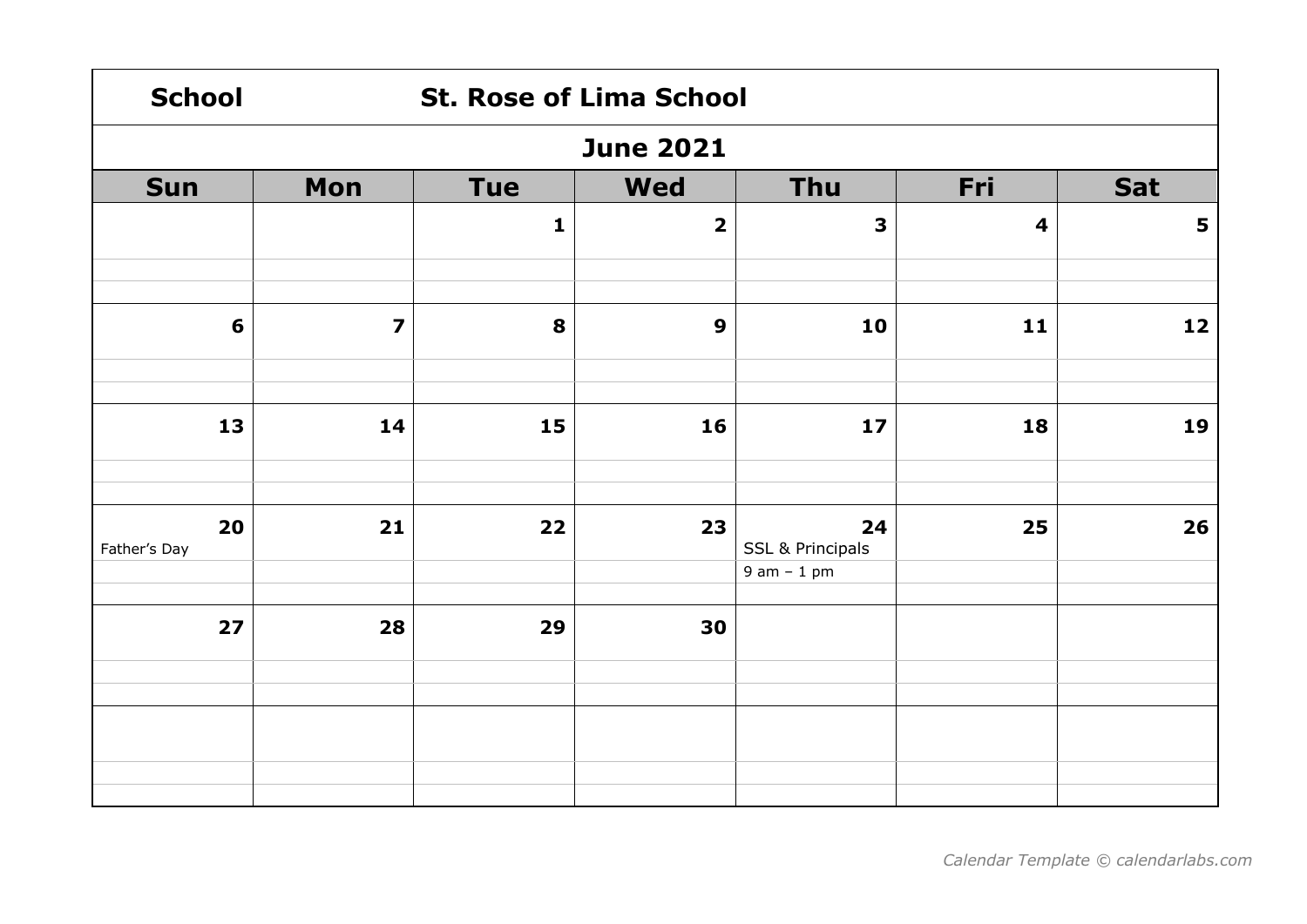|                                             | <b>St. Rose of Lima School</b> |                       |                         |              |                         |                                 |  |  |  |
|---------------------------------------------|--------------------------------|-----------------------|-------------------------|--------------|-------------------------|---------------------------------|--|--|--|
|                                             |                                |                       | <b>July 2021</b>        |              |                         |                                 |  |  |  |
| <b>Sun</b>                                  | Mon                            | <b>Tue</b>            | <b>Wed</b>              | <b>Thu</b>   | Fri                     | <b>Sat</b>                      |  |  |  |
|                                             |                                |                       |                         | $\mathbf{1}$ | $\overline{\mathbf{2}}$ | $\overline{\mathbf{3}}$         |  |  |  |
|                                             |                                |                       |                         |              |                         |                                 |  |  |  |
| $\overline{\mathbf{4}}$<br>Independence Day | 5                              | 6                     | $\overline{\mathbf{z}}$ | 8            | $\boldsymbol{9}$        | 10                              |  |  |  |
|                                             |                                |                       |                         |              |                         |                                 |  |  |  |
| 11                                          | 12                             | 13<br>Dennis On-line  | 14                      | 15           | 16                      | 17                              |  |  |  |
|                                             |                                | Sale                  |                         |              |                         |                                 |  |  |  |
| 18                                          | 19                             | 20                    | 21                      | 22           | 23                      | 24                              |  |  |  |
|                                             |                                |                       |                         |              |                         |                                 |  |  |  |
| 25                                          | 26<br>Principals Boot          | 27<br>Principals Boot | 28<br>New Principals &  | 29           | 30                      | 31<br>Summer Credible           |  |  |  |
|                                             | Camp                           | Camp                  | Pastors Boot<br>Camp    |              |                         | Catholic Conf.<br>Good Shepherd |  |  |  |
|                                             |                                |                       |                         |              |                         |                                 |  |  |  |
|                                             |                                |                       |                         |              |                         |                                 |  |  |  |
|                                             |                                |                       |                         |              |                         |                                 |  |  |  |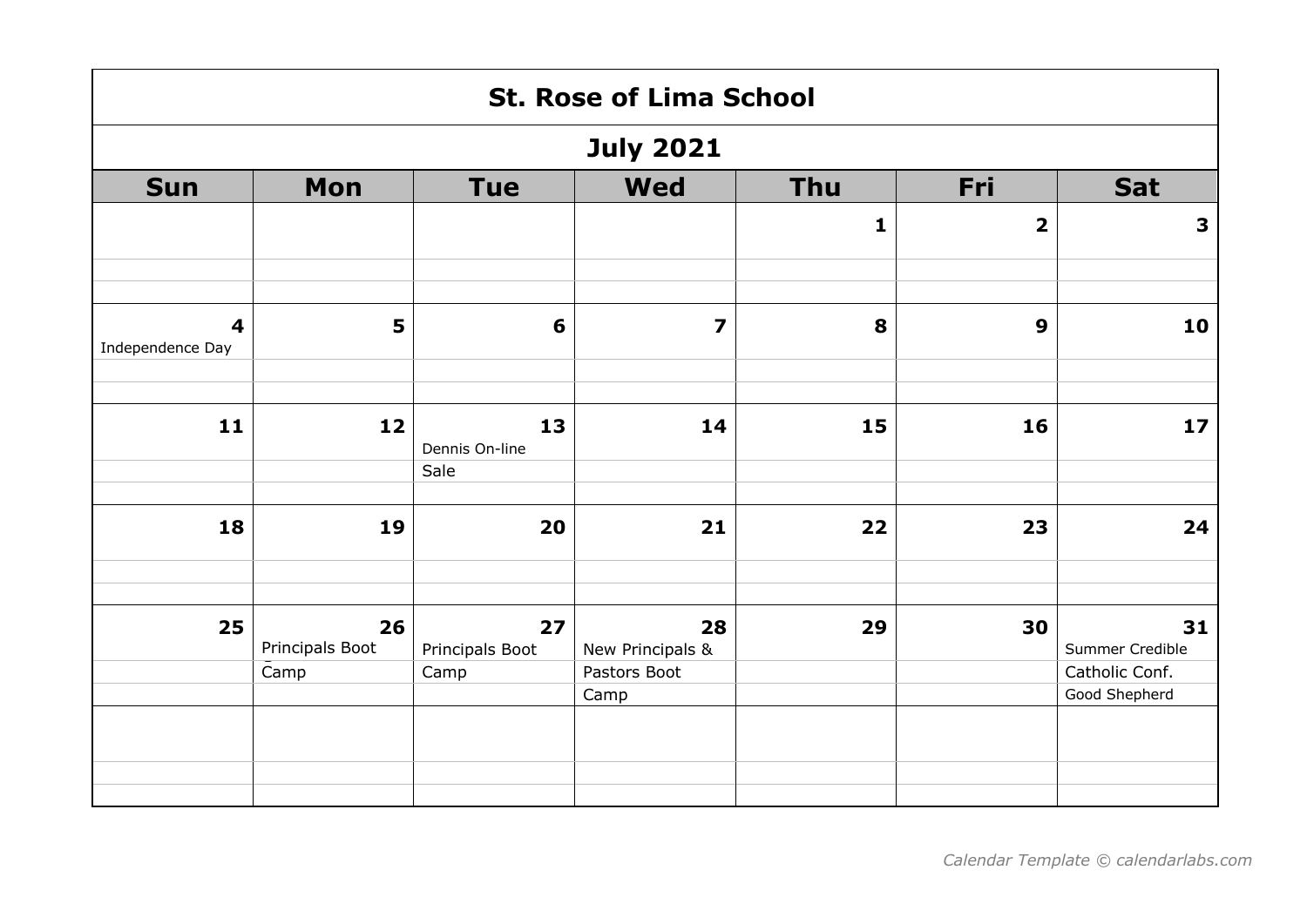|            | <b>St. Rose of Lima School</b><br><b>August 2021</b>                                    |                                                     |                                                     |                                                                                       |                                                            |                                                      |  |  |  |
|------------|-----------------------------------------------------------------------------------------|-----------------------------------------------------|-----------------------------------------------------|---------------------------------------------------------------------------------------|------------------------------------------------------------|------------------------------------------------------|--|--|--|
|            |                                                                                         |                                                     |                                                     |                                                                                       |                                                            |                                                      |  |  |  |
| <b>Sun</b> | Mon                                                                                     | <b>Tue</b>                                          | <b>Wed</b>                                          | <b>Thu</b>                                                                            | <b>Fri</b>                                                 | <b>Sat</b>                                           |  |  |  |
| 1          | $\overline{\mathbf{2}}$                                                                 | 3                                                   | 4                                                   | 5                                                                                     | 6<br><b>All Fridays:</b><br>12:00 Noon<br><b>Dismissal</b> | $\overline{\mathbf{z}}$                              |  |  |  |
| 8          | 9                                                                                       | 10                                                  | 11                                                  | 12                                                                                    | 13                                                         | 14                                                   |  |  |  |
| 15         | 16                                                                                      | 17                                                  | 18<br>August/September<br>Hot Lunch<br>Menu Due     | 19<br>6:00 p.m. New<br><b>Parent Orientation</b><br>7:00 p.m. Back to<br>School Night | 20                                                         | 21<br>Parish Centennial                              |  |  |  |
| 22         | 23 <sup>′</sup><br>First Day of School<br>PTG Welcome Coffee<br>12:00 Noon<br>Dismissal | 24<br>Minimum Day<br>12:00 Noon<br><b>Dismissal</b> | 25<br>Minimum Day<br>12:00 Noon<br><b>Dismissal</b> | 26<br>Begin Full Days                                                                 | 27<br>All Fridays;<br>12:00 Noon<br><b>Dismissal</b>       | 28<br>SRL Parish 100th<br><b>Anniversary</b><br>Gala |  |  |  |
| 29         | 30<br>8:00 a.m. Class<br>Masses begin                                                   | 31<br>6:30 p.m. PTG<br>Committee<br>Meeting         |                                                     |                                                                                       |                                                            |                                                      |  |  |  |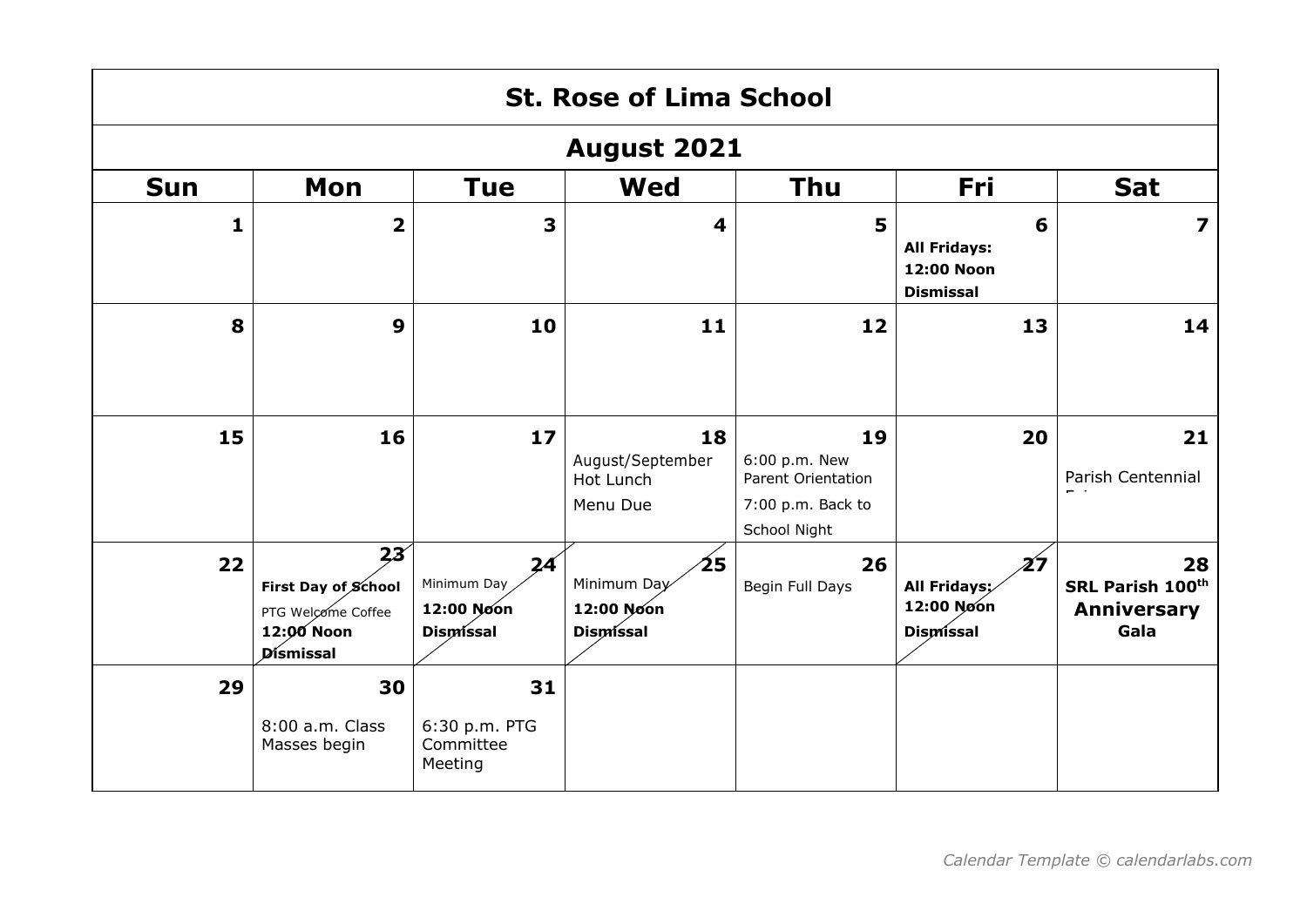|            | <b>St. Rose of Lima School</b><br><b>September 2021</b>    |                                                                 |            |                                                                                    |                                                     |                         |  |  |  |
|------------|------------------------------------------------------------|-----------------------------------------------------------------|------------|------------------------------------------------------------------------------------|-----------------------------------------------------|-------------------------|--|--|--|
|            |                                                            |                                                                 |            |                                                                                    |                                                     |                         |  |  |  |
| <b>Sun</b> | Mon                                                        | <b>Tue</b>                                                      | <b>Wed</b> | <b>Thu</b>                                                                         | Fri                                                 | <b>Sat</b>              |  |  |  |
|            |                                                            |                                                                 | 1          | $\overline{\mathbf{2}}$                                                            | 3<br>12:00 Noon<br><b>Dismissal</b>                 | $\overline{\mathbf{4}}$ |  |  |  |
| 5          | 6<br>Labor Day<br>School Holiday                           | $\overline{\mathbf{z}}$                                         | 8          | $\boldsymbol{9}$<br>6:00 p.m.<br>Christian<br>Action/Room<br><b>Parent Meeting</b> | łО<br>12:00 Noon<br><b>Dismissal</b>                | 11                      |  |  |  |
| 12         | 13<br>School Photos                                        | 14<br><b>All School Mass</b><br>9:00a.m.<br><b>ASC Speeches</b> | 15         | 16<br>6:30 p.m.<br>General PTG<br>Meeting                                          | 1Í<br>12:00 Noon<br><b>Dismissal</b><br>October Hot | 18                      |  |  |  |
| 19         | 20<br>8:30 a.m. Photo<br>Make-up Day<br>Begin STAR testing | 21                                                              | 22         | 23                                                                                 | $\mathbf{Z}$ 4<br>12:00 Noon<br><b>Dismissal</b>    | 25                      |  |  |  |
| 26         | 27                                                         | 28                                                              | 29         | 30                                                                                 |                                                     |                         |  |  |  |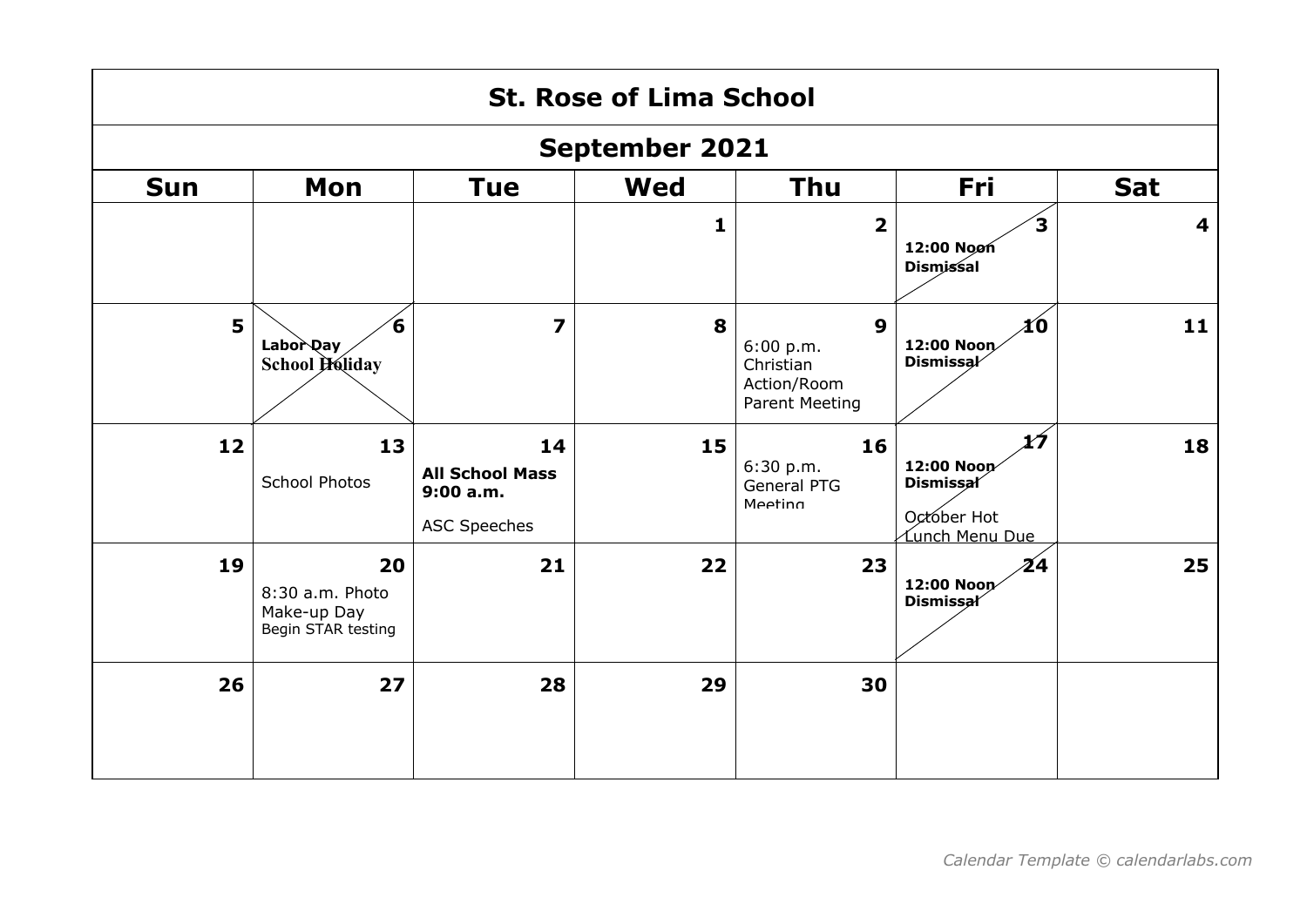|                         | <b>St. Rose of Lima School</b>                                |                                                                     |            |                                                                                    |                                                                                      |                         |  |  |  |
|-------------------------|---------------------------------------------------------------|---------------------------------------------------------------------|------------|------------------------------------------------------------------------------------|--------------------------------------------------------------------------------------|-------------------------|--|--|--|
| <b>October 2021</b>     |                                                               |                                                                     |            |                                                                                    |                                                                                      |                         |  |  |  |
| <b>Sun</b>              | Mon                                                           | <b>Tue</b>                                                          | <b>Wed</b> | <b>Thu</b>                                                                         | <b>Fri</b>                                                                           | <b>Sat</b>              |  |  |  |
|                         |                                                               |                                                                     |            |                                                                                    | 12:00 Noon<br><b>Dismissal</b><br>End STAR Testing<br>Movie Night                    | $\overline{\mathbf{2}}$ |  |  |  |
| $\overline{\mathbf{3}}$ | <b>Student Holiday</b><br>WCEA $\cancel{\sim}$ Writing<br>Day | 5<br>6:00 p.m. School<br><b>Advisory Committee</b><br>(SAC) Meeting | 6          | $\overline{\mathbf{z}}$<br>Blessing of the<br>Animals 8 am<br>Principals Mtg. 9 am | 8<br>12:00 Noon<br>Dismissal                                                         | $\boldsymbol{9}$        |  |  |  |
| 10                      | 11<br>Columbus Day<br><b>School Holiday</b>                   | 12<br><b>All School Mass</b><br>9:00a.m.                            | 13         | 14<br>6:30 p.m. PTG<br><b>Committee Mtg</b>                                        | 15<br>12:00 Noon<br><b>Dismissal</b><br>November Lunch<br>Menu Due                   | 16                      |  |  |  |
| 17                      | 18                                                            | 19                                                                  | 20         | 21                                                                                 | 22<br>Student Holiday<br><b>Halloween</b> Event<br>Staff Professional<br>Development | 23                      |  |  |  |
| 24                      | 25<br>Red Ribbon   Week                                       | 26                                                                  | 27         | 28                                                                                 | 29<br>12:00 Noon<br><b>Dismissal</b><br>End of 1 <sup>st</sup> Quarter               | 30                      |  |  |  |
| 31                      |                                                               |                                                                     |            |                                                                                    |                                                                                      |                         |  |  |  |
| Halloween               |                                                               |                                                                     |            |                                                                                    |                                                                                      |                         |  |  |  |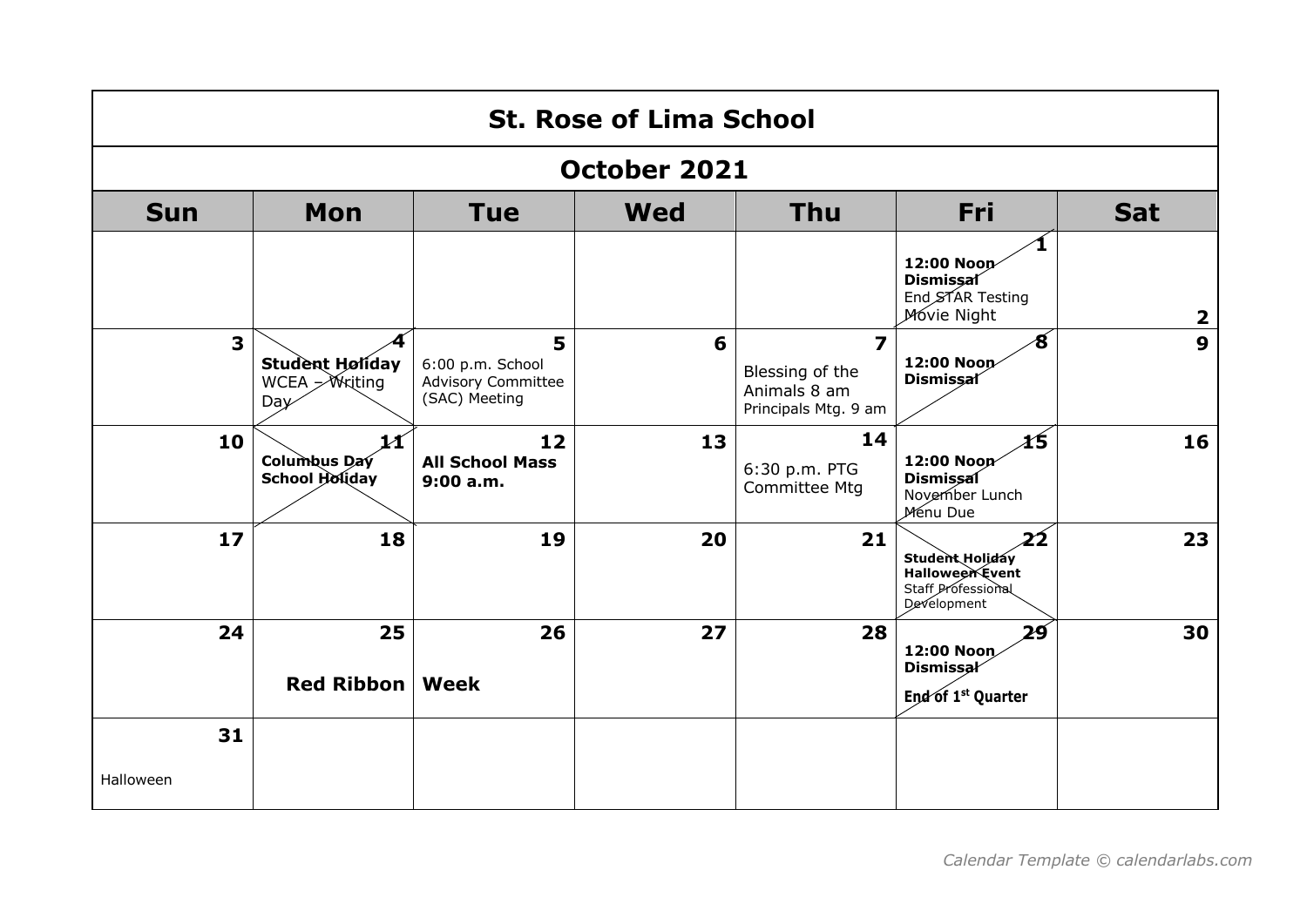|                                           | <b>St. Rose of Lima School</b>                                                    |                                                                                  |                                                                                                  |                                                                                                  |                                                                                                  |            |  |  |  |
|-------------------------------------------|-----------------------------------------------------------------------------------|----------------------------------------------------------------------------------|--------------------------------------------------------------------------------------------------|--------------------------------------------------------------------------------------------------|--------------------------------------------------------------------------------------------------|------------|--|--|--|
|                                           |                                                                                   |                                                                                  | <b>November 2021</b>                                                                             |                                                                                                  |                                                                                                  |            |  |  |  |
| <b>Sun</b>                                | Mon                                                                               | Tue                                                                              | <b>Wed</b>                                                                                       | <b>Thu</b>                                                                                       | Fri                                                                                              | <b>Sat</b> |  |  |  |
|                                           | 1<br>9:00 a.m. All<br>Saints' Day<br><b>Mass</b><br>Charleston Wrap               | $\overline{\mathbf{2}}$                                                          | 3                                                                                                | $\overline{\mathbf{4}}$                                                                          | 12:00 Noon<br><b>Dismissal</b>                                                                   | 6          |  |  |  |
| 7<br>Daylight Savings<br><b>Time Ends</b> | 8                                                                                 | $\boldsymbol{9}$<br><b>All School Mass</b><br>9:00a.m.<br><b>Academic Awards</b> | 10                                                                                               | 11<br>Veterans Day<br><b>School Holiday</b>                                                      | 12<br>12:00 Noon<br><b>Dismissal</b>                                                             | 13         |  |  |  |
| 14                                        | 15<br>12:00 Noon<br><b>Dismissal</b><br>WCEA <i>W</i> riting<br>$\frac{1}{2}$ Day | 16<br>December Hot<br>Lunch Menu Due                                             | 1Ź<br>12:00 Noon<br><b>Dismissal</b><br>Parent/Teacher<br>Conférences<br>$1.00$ p.m. - 5:00 p.m. | 18<br>12:00 Noon<br><b>Dismissal</b><br>Parent/Teacher<br>Conferences<br>$1.00$ p.m. - 5:00 p.m. | 19<br>12:00 Noon<br><b>Dismissal</b><br>Parent/Teacher<br>Conferences<br>$1.00$ p.m. - 5:00 p.m. | 20         |  |  |  |
| 21                                        | 22<br><b>Begin</b><br><b>Thanksgiving</b><br><b>Break</b>                         | 23                                                                               | 24                                                                                               | 25<br><b>Thanksgiving Day</b>                                                                    | 26                                                                                               | 27         |  |  |  |
| 28<br><b>Advent Begins</b>                | 29<br><b>School Resumes</b>                                                       | 30                                                                               |                                                                                                  |                                                                                                  |                                                                                                  |            |  |  |  |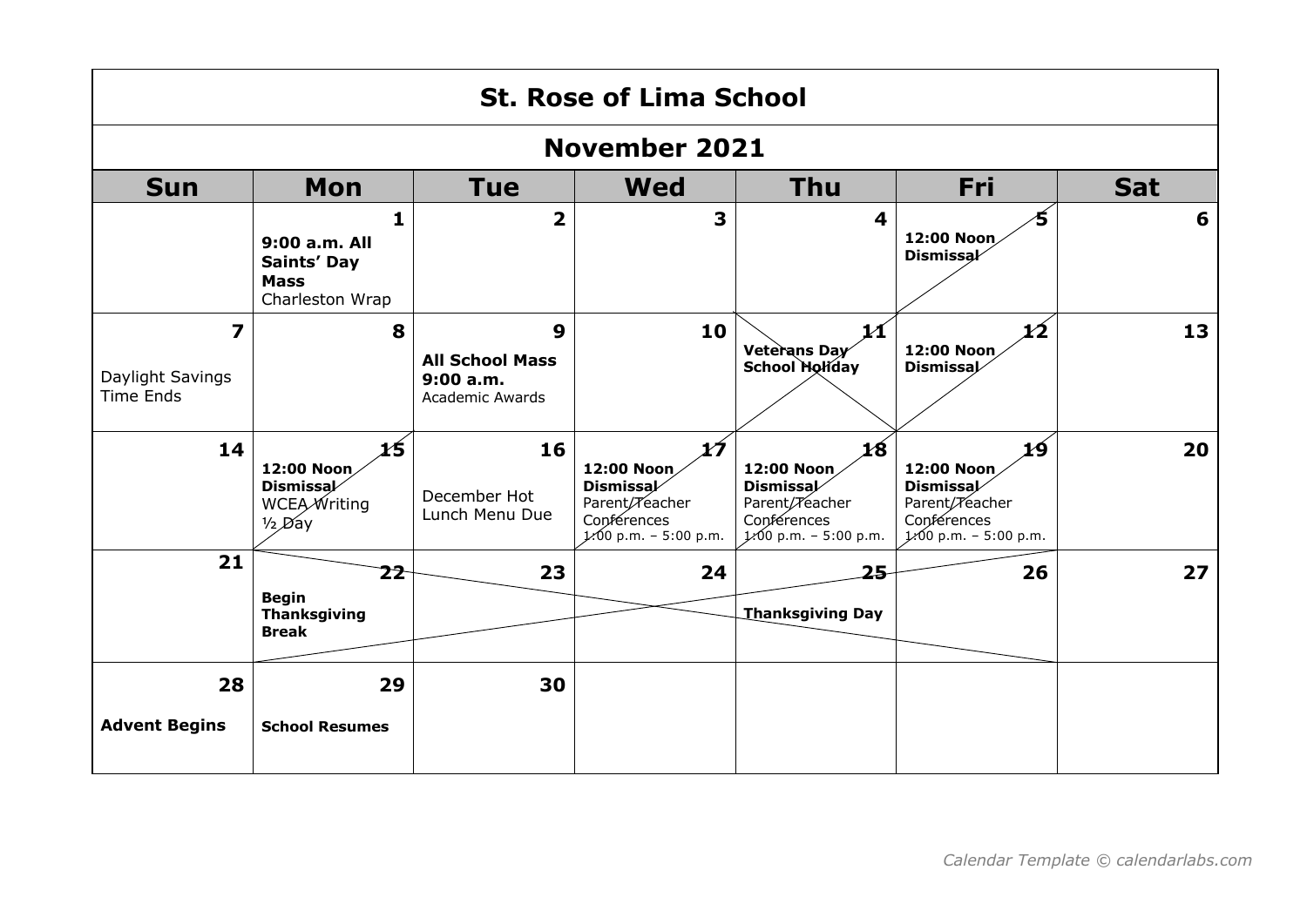|                | <b>St. Rose of Lima School</b>                                            |                                           |                                                                                                        |                  |                                                                                         |                         |  |  |  |
|----------------|---------------------------------------------------------------------------|-------------------------------------------|--------------------------------------------------------------------------------------------------------|------------------|-----------------------------------------------------------------------------------------|-------------------------|--|--|--|
|                | <b>December 2021</b>                                                      |                                           |                                                                                                        |                  |                                                                                         |                         |  |  |  |
| <b>Sun</b>     | Mon                                                                       | <b>Tue</b>                                | <b>Wed</b>                                                                                             | <b>Thu</b>       | Fri                                                                                     | <b>Sat</b>              |  |  |  |
|                |                                                                           |                                           | $\mathbf{1}$<br>$10:15$ a.m.<br><b>Advent</b><br><b>Reconciliation</b><br>Grade 3-5                    | $\overline{2}$   | 12:00 Noon<br><b>Dismissal</b>                                                          | $\overline{\mathbf{4}}$ |  |  |  |
| 5 <sup>1</sup> | 6<br>$10:15$ a.m.<br><b>Advent</b><br><b>Reconciliation</b><br>Grades 6-8 | $\overline{\mathbf{z}}$                   | 8<br><b>Holy Day of</b><br><b>Obligation 9:00</b><br>a.m. Solemnity of<br>the Immaculate<br>Conception | $\boldsymbol{9}$ | 10<br>12:00 Noon<br><b>Dismissal</b><br>$10:30$ a,m.<br>Preschool Advent<br>Performance | 11                      |  |  |  |
| 12             | 13<br>January Hot<br>Lunch Menu Due                                       | 14<br><b>All School Mass</b><br>9:00 a.m. | 15                                                                                                     | 16               | X7<br>12:00 Noon<br>Dismissal<br>10:30 a.m. Advent<br>Performance                       | 18                      |  |  |  |
| 19             | 20<br><b>Begin Christmas</b><br><b>Break</b>                              | 21                                        | 22                                                                                                     | 23               | 24                                                                                      | 25<br><b>Christmas</b>  |  |  |  |
| 26             | 27                                                                        | 28                                        | 29                                                                                                     | 30               | 31<br>Last Day<br>Christmas Break                                                       |                         |  |  |  |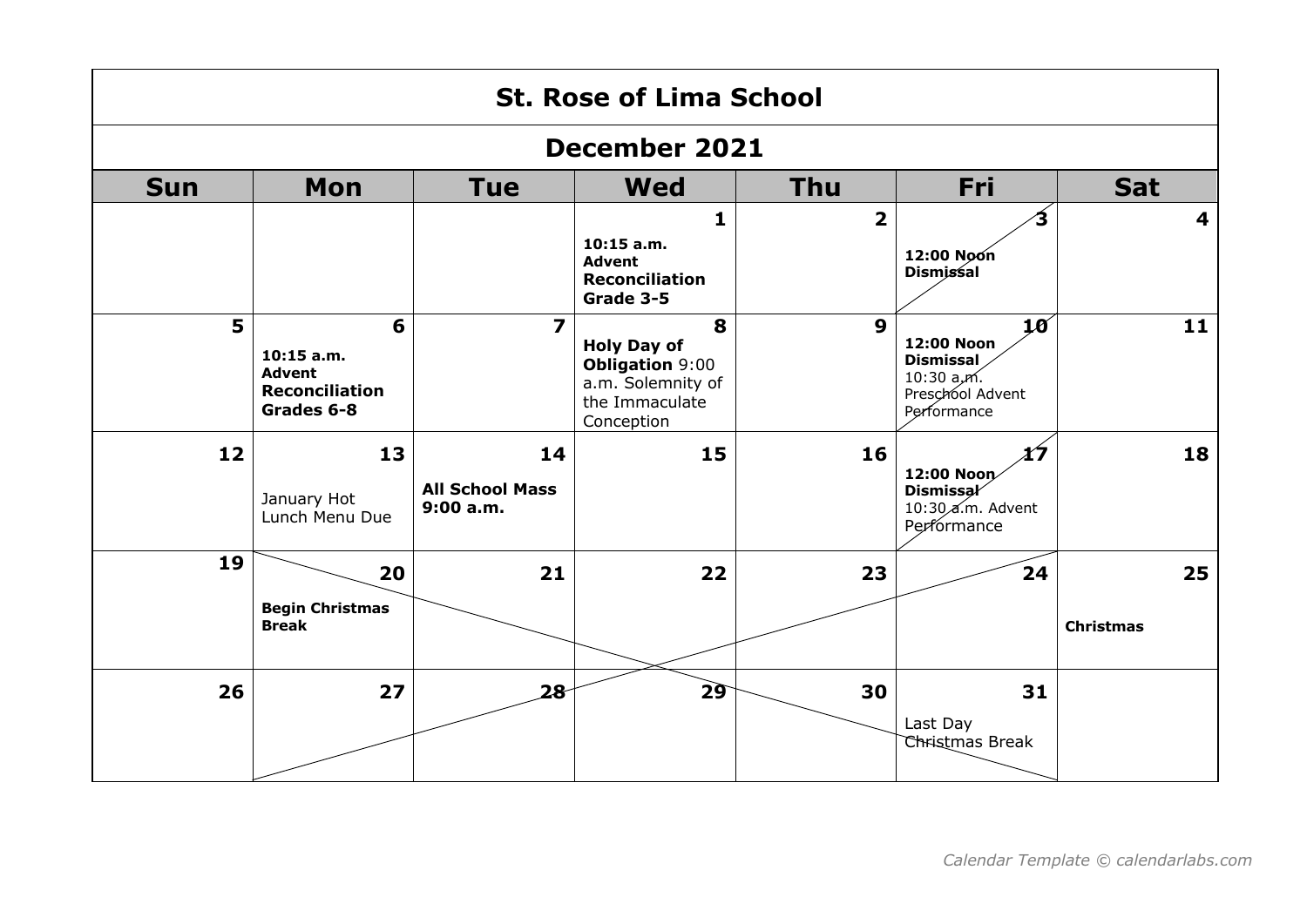|                | <b>St. Rose of Lima School</b>                                                                                             |                                                                            |            |                                      |                                                                                      |                                                                  |  |  |  |
|----------------|----------------------------------------------------------------------------------------------------------------------------|----------------------------------------------------------------------------|------------|--------------------------------------|--------------------------------------------------------------------------------------|------------------------------------------------------------------|--|--|--|
|                | January 2022                                                                                                               |                                                                            |            |                                      |                                                                                      |                                                                  |  |  |  |
| <b>Sun</b>     | Mon                                                                                                                        | <b>Tue</b>                                                                 | <b>Wed</b> | <b>Thu</b>                           | Fri                                                                                  | <b>Sat</b>                                                       |  |  |  |
|                |                                                                                                                            |                                                                            |            |                                      |                                                                                      | 1                                                                |  |  |  |
|                |                                                                                                                            |                                                                            |            |                                      |                                                                                      | New Year's Day                                                   |  |  |  |
| $\overline{2}$ | $\boldsymbol{\mathcal{Z}}$<br><b>School Resumés</b><br>12:00 Noon<br><b>Dismissal</b><br>WCEA Writing<br>$\mathcal{H}$ Day | 4<br>2022-2023 Intent<br>to Reenroll Form<br><b>Begins</b>                 | 5          | 6                                    | 12:00 Noon<br><b>Dismissal</b>                                                       | 8                                                                |  |  |  |
| 9              | 10<br>Begin STAR testing                                                                                                   | 11<br><b>All School Mass</b><br>9:00a.m.<br>Intent to Reenroll<br>Form Due | 12         | 13                                   | 14<br><b>Student Holiday</b><br>Staff Professional<br><b>Development</b>             | 15                                                               |  |  |  |
| 16             | 17<br>ML King's Day<br><b>School Holiday</b>                                                                               | 18<br>February Hot Lunch<br>Menu Due                                       | 19         | 20                                   | 21<br>12:00 Noon<br>Dismissal<br>End of 2 <sup>nd</sup> Quarter                      | 22                                                               |  |  |  |
| 23             | 24                                                                                                                         | 25<br>6:00 p.m. SAC<br><b>Budget Mtg</b>                                   | 26         | 27<br>6:30 p.m. PTG<br>Committee Mtg | 28<br>12:00 Noon<br><b>Dismissal</b><br>End STAR Testing<br><b>Report Cards Home</b> | 29<br>5:00 p.m. Mass<br>6:00 p.m. PTG<br><b>Ice Cream Social</b> |  |  |  |
| 30             | 31<br>Catholic Schools'<br>Week starts                                                                                     |                                                                            |            |                                      |                                                                                      |                                                                  |  |  |  |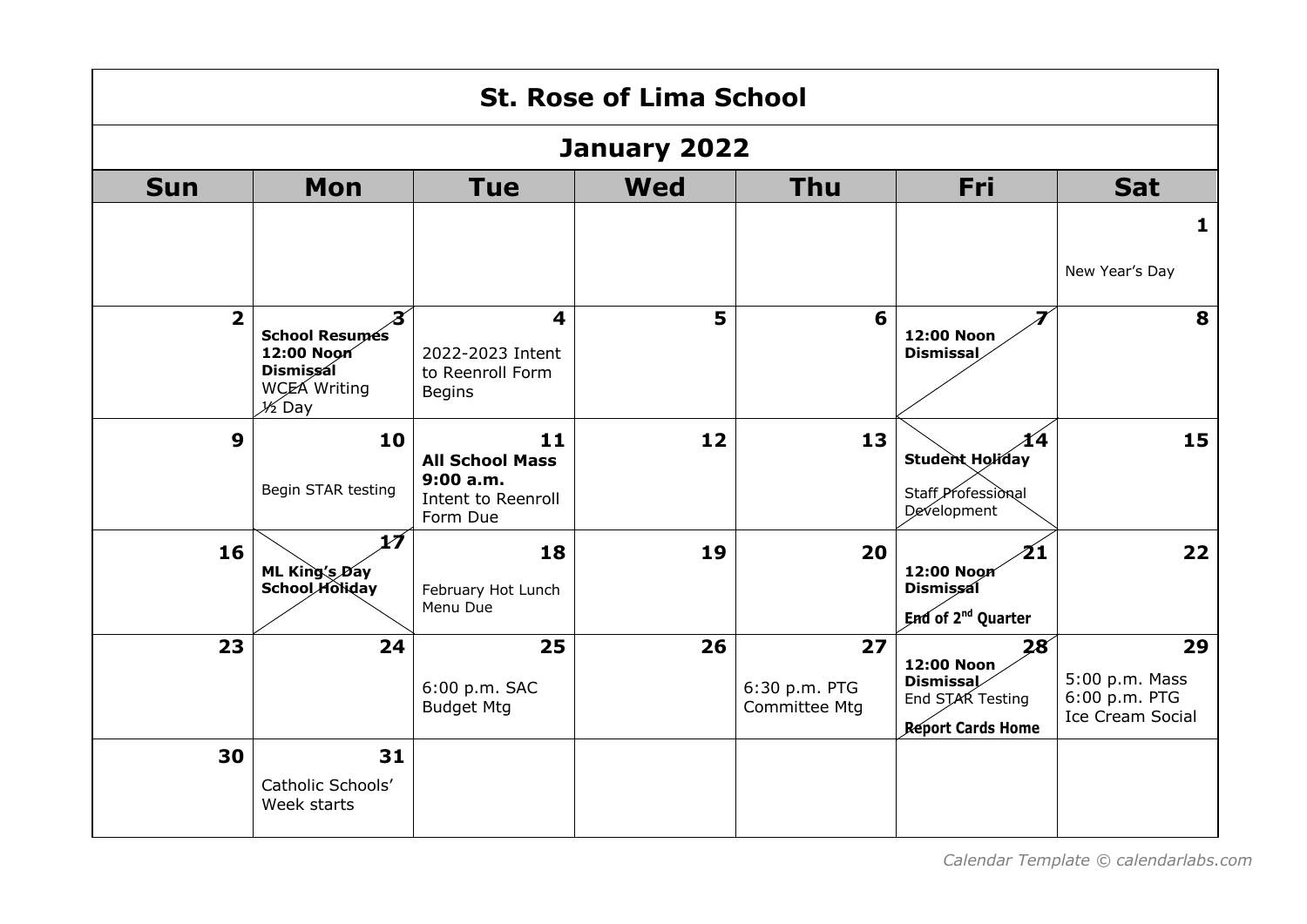|            | <b>St. Rose of Lima School</b>                                         |                                                                                 |                                                            |                         |                                                                           |            |  |  |
|------------|------------------------------------------------------------------------|---------------------------------------------------------------------------------|------------------------------------------------------------|-------------------------|---------------------------------------------------------------------------|------------|--|--|
|            |                                                                        |                                                                                 | <b>February 2022</b>                                       |                         |                                                                           |            |  |  |
| <b>Sun</b> | Mon                                                                    | <b>Tue</b>                                                                      | <b>Wed</b>                                                 | <b>Thu</b>              | <b>Fri</b>                                                                | <b>Sat</b> |  |  |
|            |                                                                        | $\mathbf{1}$<br>PTG Chocolate<br><b>Fundraising Sale</b>                        | $\overline{2}$<br>7:00 p.m. Science<br>Night               | $\overline{\mathbf{3}}$ | 12:00 Noon<br><b>Dismissal</b>                                            | 5          |  |  |
| 6          | <b>Student Holiday</b><br>WCEA Writing<br>Day                          | 8<br><b>All School Mass</b><br>9:00a.m.<br><b>Academic Awards</b>               | $\boldsymbol{9}$                                           | 10                      | X1<br>12:00 Noon<br><b>Dismissal</b><br>Staff Professional<br>Development | 12         |  |  |
| 13         | 14<br>Valentine's Day<br>Jr. High Dance<br>March Hot Lunch<br>Menu Due | 15                                                                              | 16                                                         | 17                      | 18<br>12:00 Noon<br>Dismissal                                             | 19         |  |  |
| 20         | 21<br>President's Day<br>School Holiday                                | 22<br>Begin ACRE Test<br>Kindergarten (New<br>Student) Testing<br><b>Begins</b> | 23<br>Open House for<br>New Families<br>$5:00 - 8:00 p.m.$ | 24                      | 25<br>12:00 Noon<br><b>Dismissal</b><br>End ACRE Test                     | 26         |  |  |
| 27         | 28<br>2022-2023 Parent<br><b>Agreements Sent</b><br>Home               |                                                                                 |                                                            |                         |                                                                           |            |  |  |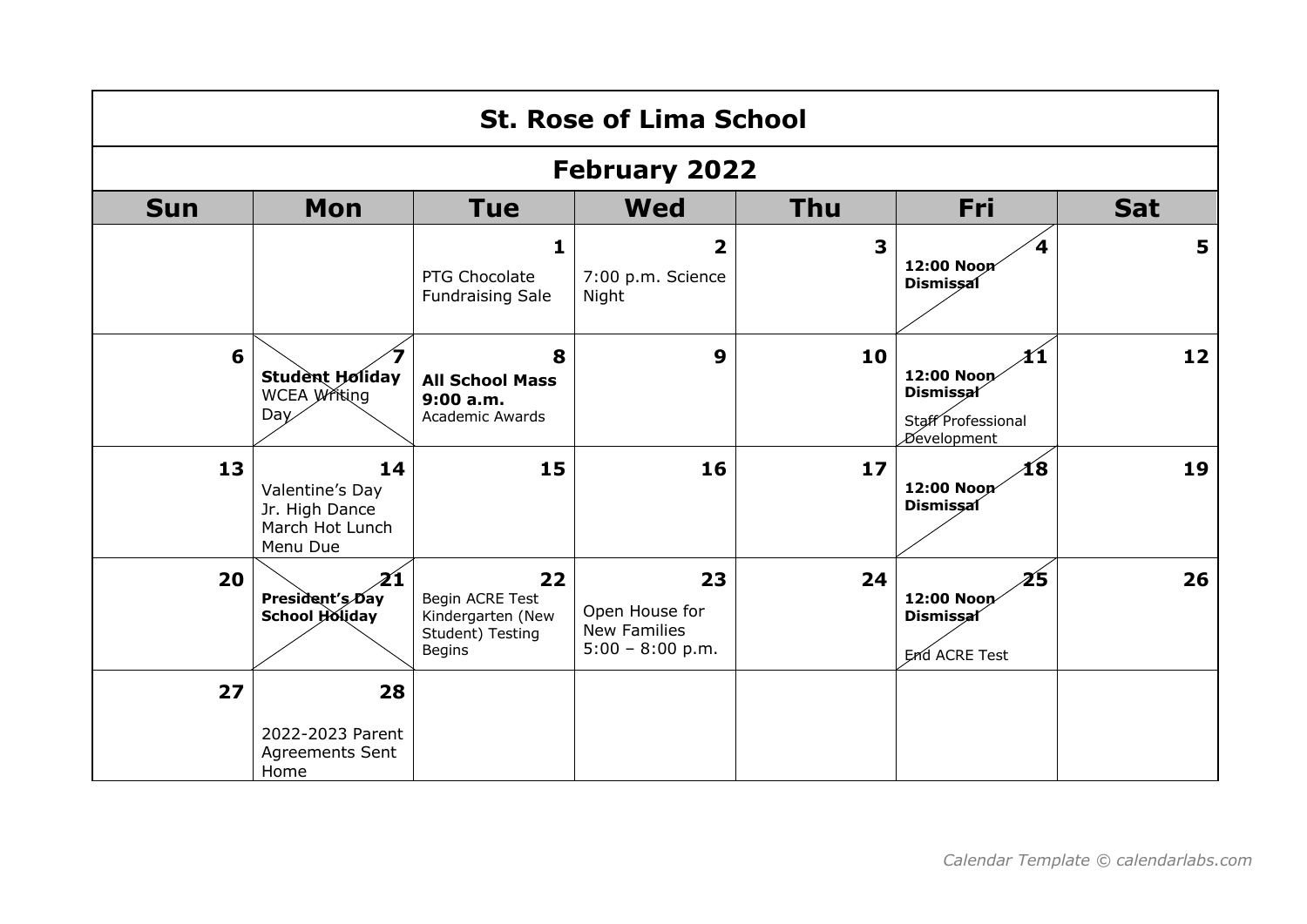|            | <b>St. Rose of Lima School</b>                                     |                                                                              |                                                              |                                     |                                                                    |                            |  |  |  |
|------------|--------------------------------------------------------------------|------------------------------------------------------------------------------|--------------------------------------------------------------|-------------------------------------|--------------------------------------------------------------------|----------------------------|--|--|--|
|            | <b>March 2022</b>                                                  |                                                                              |                                                              |                                     |                                                                    |                            |  |  |  |
| <b>Sun</b> | Mon                                                                | <b>Tue</b>                                                                   | <b>Wed</b>                                                   | <b>Thu</b>                          | Fri                                                                | <b>Sat</b>                 |  |  |  |
|            |                                                                    | $\mathbf{1}$                                                                 | $\overline{2}$<br><b>Ash Wednesday</b><br><b>Mass</b>        | $\overline{\mathbf{3}}$             | 12:00 Noon<br>Dismissaí                                            | 5<br>Academic<br>Decathlon |  |  |  |
| 6          | $\overline{\mathbf{z}}$<br><b>Book Fair</b>                        | 8<br><b>All School Mass</b><br>9:00a.m.<br>Lunch with a<br>Loved One         | $\boldsymbol{9}$                                             | 10                                  | 11<br>Student Holiday<br>Staff Professional<br>Development         | 12                         |  |  |  |
| 13         | 14<br>12:00 Noon<br>Dismissal<br>WCEA Writing<br>$\frac{1}{2}$ Day | 15<br>2022-2023 Parent<br>Agreements Due<br>1 <sup>st</sup> Registration Fee | 16                                                           | $17$<br>April Hot Lunch<br>Menu Due | 18<br>12:00 Noon<br><b>Dismissal</b>                               | 19                         |  |  |  |
| 20         | 21                                                                 | 22                                                                           | 23<br>10:15 a.m. Lent<br><b>Reconciliation</b><br>Grades 3-5 | 24                                  | 25<br>12:00 Noon<br>Dismissal<br>SRL Fun Run<br>End of 3rd Quarter | 26                         |  |  |  |
| 27         | 28                                                                 | 29<br>10:15 a.m. Lent<br><b>Reconciliation</b><br>Grades 6-8                 | 30                                                           | 31                                  |                                                                    |                            |  |  |  |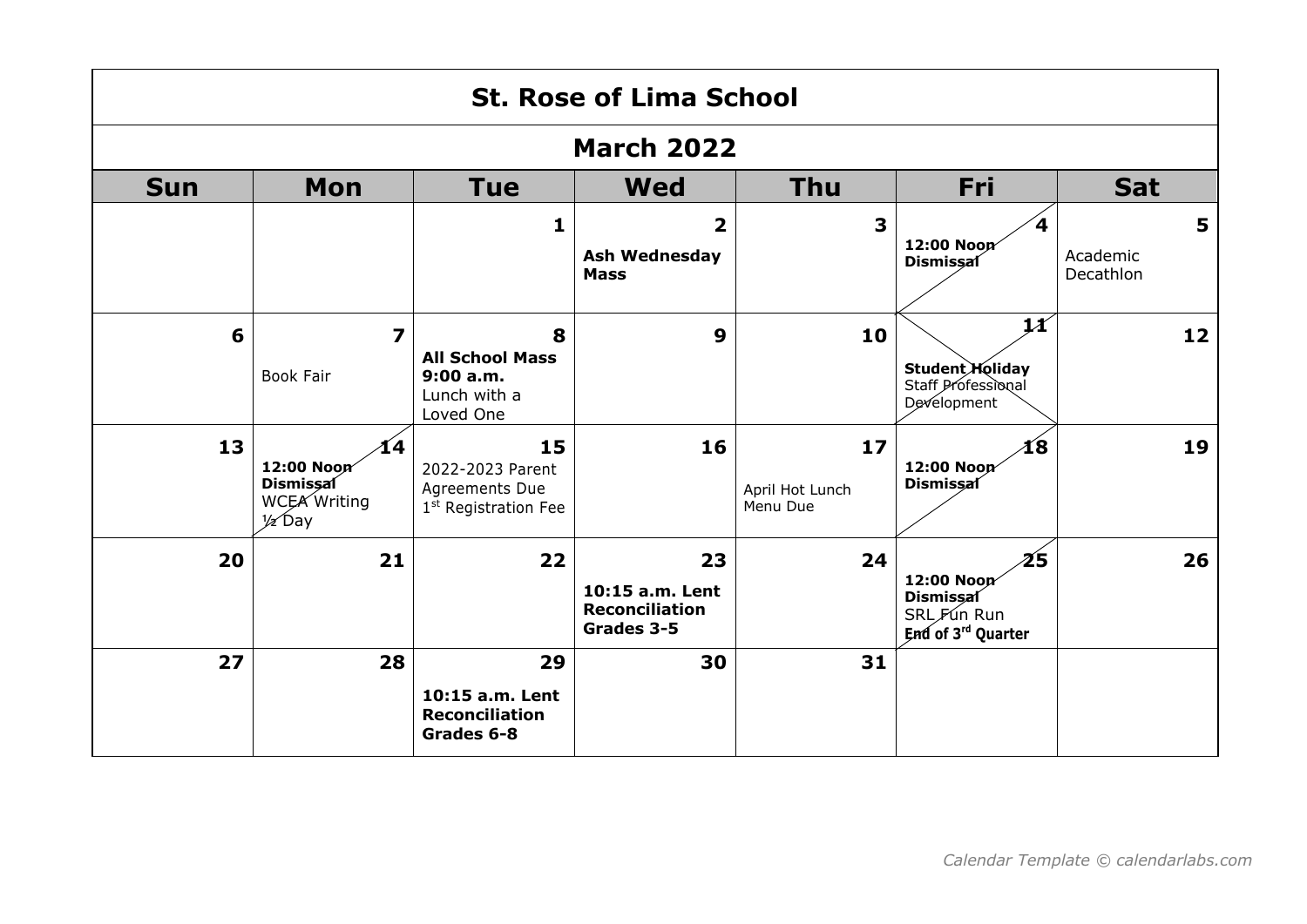|                         | <b>St. Rose of Lima School</b>                                                     |                                                                                     |                   |                                                           |                                                                     |                         |  |  |  |
|-------------------------|------------------------------------------------------------------------------------|-------------------------------------------------------------------------------------|-------------------|-----------------------------------------------------------|---------------------------------------------------------------------|-------------------------|--|--|--|
|                         |                                                                                    |                                                                                     | <b>April 2022</b> |                                                           |                                                                     |                         |  |  |  |
| <b>Sun</b>              | Mon                                                                                | <b>Tue</b>                                                                          | <b>Wed</b>        | <b>Thu</b>                                                | Fri                                                                 | <b>Sat</b>              |  |  |  |
|                         |                                                                                    |                                                                                     |                   |                                                           | 12:00 Noon<br><b>Dismissal</b><br><b>Report Cards Home</b>          | $\overline{\mathbf{2}}$ |  |  |  |
| $\overline{\mathbf{3}}$ | 4<br>12:00 Noon<br><b>Dismissal</b>                                                | 5<br>6:00 p.m. SAC<br><b>MTG</b>                                                    | 6                 | $\overline{\mathbf{z}}$<br>6:30 p.m. PTG                  | 8<br>12:00 Noon<br><b>Dismissal</b><br>Spring Movie<br><b>Night</b> | 9                       |  |  |  |
| 10                      | 11<br>2 <sup>nd</sup> (other)<br>Registration Fee(s)<br>Due-'22-'23 School<br>Year | 12<br><b>All School Mass</b><br>9:00 a.m.<br><b>Academic Awards</b><br>May Menu Due | 13                | 14 <sup>′</sup><br>12:00 Noon<br>Dismissal<br>Minimum Day | 15<br><b>Begin Easter</b><br><b>Break</b><br>Good Friday            | 16                      |  |  |  |
| 17                      | 18                                                                                 | 19                                                                                  | 20                | 21                                                        | 22                                                                  | 23                      |  |  |  |
| <b>Easter Sunday</b>    | <b>Easter Break</b>                                                                |                                                                                     |                   |                                                           |                                                                     |                         |  |  |  |
| 24                      | 25<br><b>School Resumes</b><br>Begin STAR Test                                     | 26<br><b>Graduation Pictures</b><br>Spring Pictures                                 | 27                | 28                                                        | 29<br>12:00 Noon<br><b>Dismissal</b>                                | 30                      |  |  |  |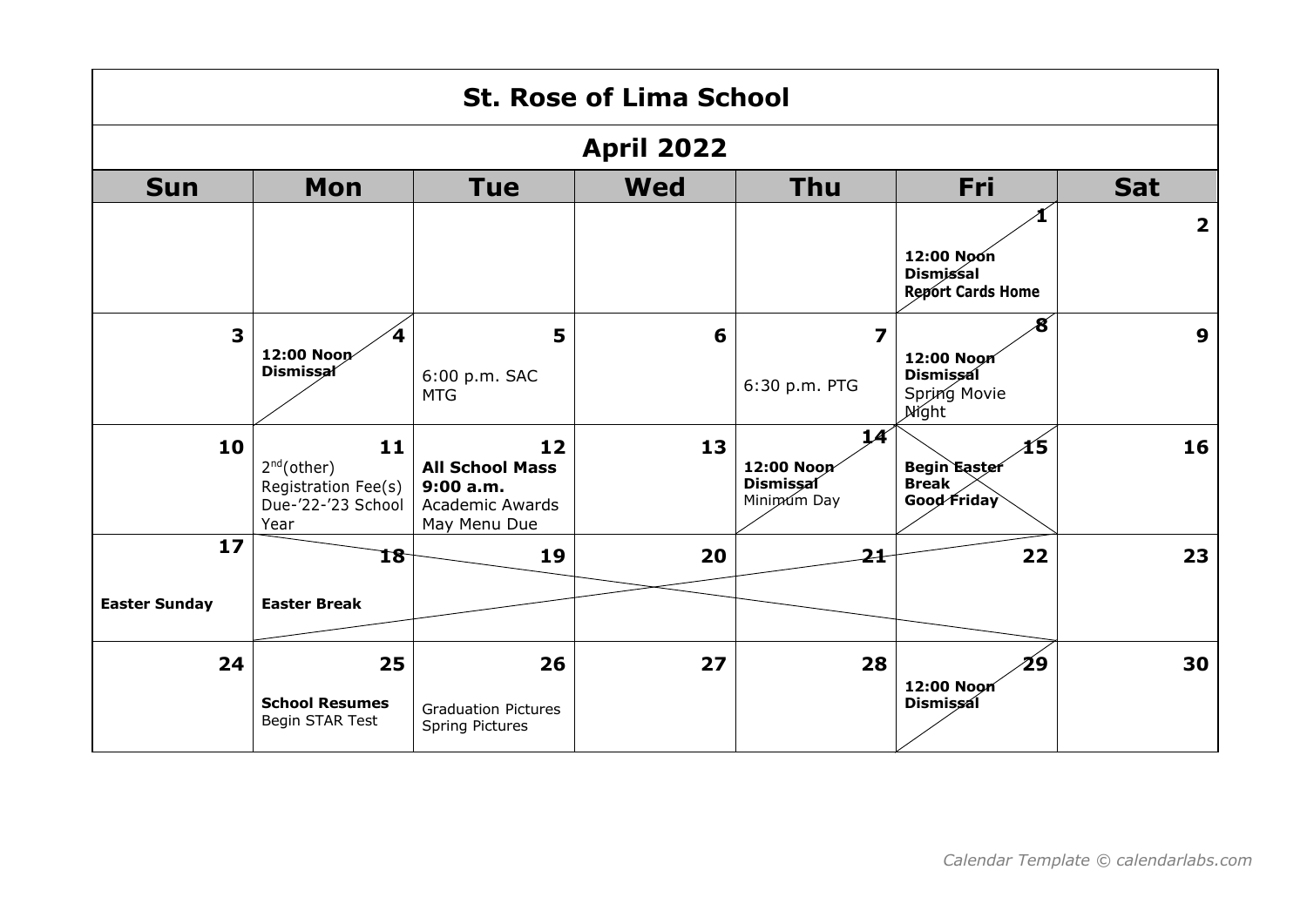|                   | <b>St. Rose of Lima School</b>                             |                                           |                                       |                                                          |                                                                                                     |            |  |  |  |
|-------------------|------------------------------------------------------------|-------------------------------------------|---------------------------------------|----------------------------------------------------------|-----------------------------------------------------------------------------------------------------|------------|--|--|--|
| <b>May 2022</b>   |                                                            |                                           |                                       |                                                          |                                                                                                     |            |  |  |  |
| <b>Sun</b>        | <b>Mon</b>                                                 | <b>Tue</b>                                | <b>Wed</b>                            | <b>Thu</b>                                               | Fri                                                                                                 | <b>Sat</b> |  |  |  |
| $\mathbf{1}$      | $\overline{\mathbf{2}}$<br>Teacher<br>Appreciation<br>Week | 3                                         | 4<br>May Crowning<br>Mother's Day Tea | 5                                                        | 6<br>12:00 Noon<br><b>Dismissal</b><br>Art Show                                                     | 7          |  |  |  |
| 8<br>Mother's Day | 9<br><b>Student Holiday</b><br>WCEA Writing<br>Day         | 10<br><b>All School Mass</b><br>9:00 a.m. | 11                                    | 12                                                       | 13<br>12:00 Noon<br>Dismissal<br>End STAR Test                                                      | 14         |  |  |  |
| 15                | 16                                                         | 17                                        | 18<br>June Hot Lunch<br>Menu Due      | 19<br>End of Year<br>General PTG<br>Meeting<br>7:00 p.m. | 20<br>12:00 Noon<br><b>Dismissal</b><br>7:00 p.m.<br>7 <sup>th</sup> /8th Grade<br>Graduation Dance | 21         |  |  |  |
| 22                | 23                                                         | 24                                        | 25<br>7:00 p.m. Court<br>of Awards    | 26<br>6:30 p.m. New<br>PTG Committee<br>Mtg              | 27<br>12:00 Noon<br>Dismissal                                                                       | 28         |  |  |  |
| 29                | 30<br><b>School Holiday</b><br>Memorial Day                | 31                                        |                                       |                                                          |                                                                                                     |            |  |  |  |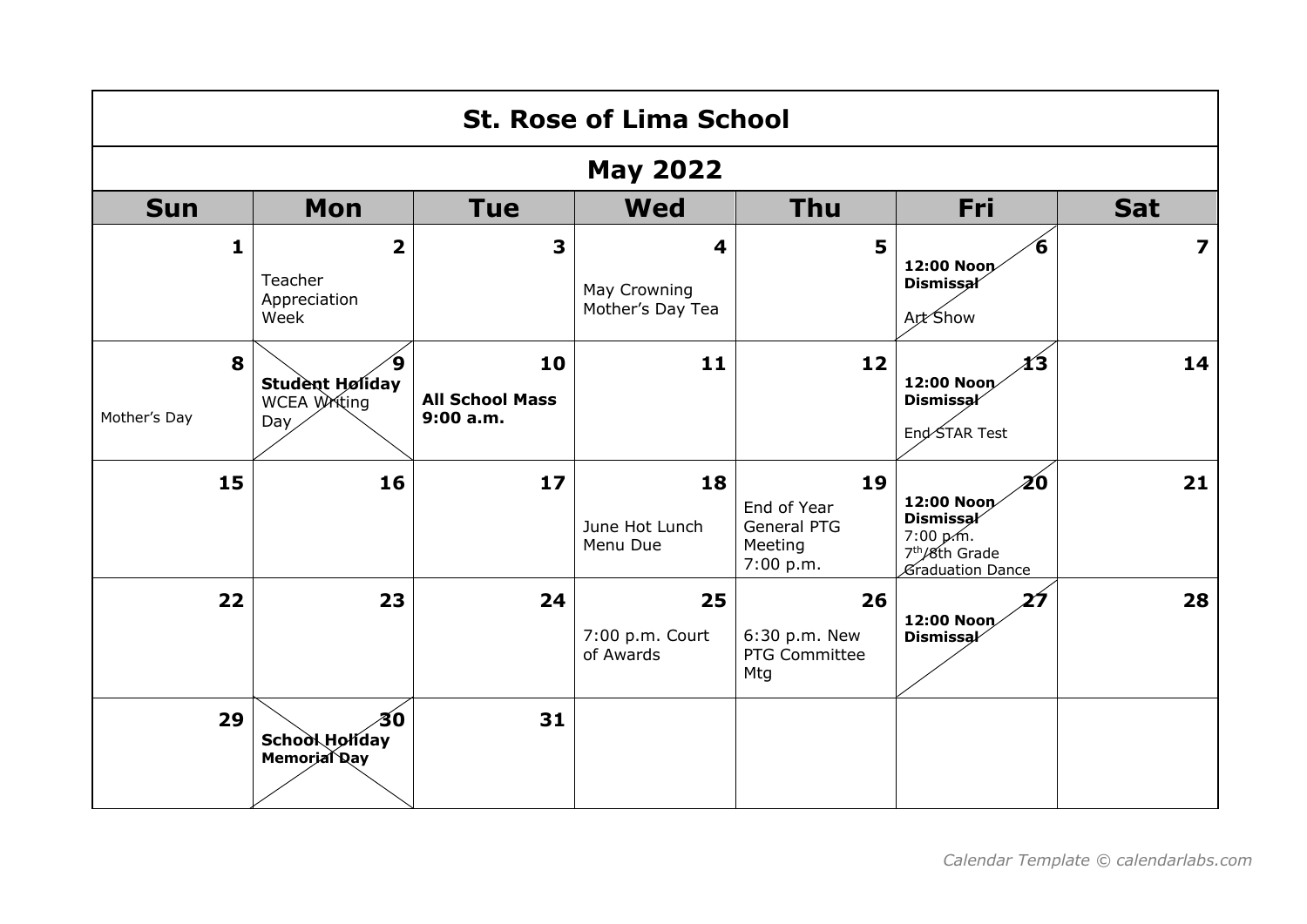| <b>St. Rose of Lima School</b> |                                                  |                                                       |                                                                                                                |                                                           |                                                                                                    |            |  |  |
|--------------------------------|--------------------------------------------------|-------------------------------------------------------|----------------------------------------------------------------------------------------------------------------|-----------------------------------------------------------|----------------------------------------------------------------------------------------------------|------------|--|--|
| <b>June 2022</b>               |                                                  |                                                       |                                                                                                                |                                                           |                                                                                                    |            |  |  |
| <b>Sun</b>                     | Mon                                              | <b>Tue</b>                                            | <b>Wed</b>                                                                                                     | <b>Thu</b>                                                | <b>Fri</b>                                                                                         | <b>Sat</b> |  |  |
|                                |                                                  |                                                       | $\mathbf{1}$                                                                                                   | $\overline{\mathbf{2}}$<br>12:00 p.m. Grade 8<br>Luncheon | 12:00 Noon<br><b>Dismissal</b><br>7:00 p.m. Grade 8<br>Dipmer Theater<br><b>End of 4th Quarter</b> | 4          |  |  |
| 5                              | 6<br>6:30 p.m. Grade 8<br><b>Graduation Mass</b> | $\overline{\mathbf{z}}$<br>(No School for<br>Grade 8) | 8<br>12:00 Noon<br><b>Dismissal</b><br>Last day of school<br>10:30 a.m.<br>End of Year Mass<br>Academic Awards | $\boldsymbol{9}$                                          | 10                                                                                                 | 11         |  |  |
| 12                             | 13                                               | 14                                                    | 15                                                                                                             | 16                                                        | 17                                                                                                 | 18         |  |  |
| 19                             | 20                                               | 21                                                    | 22                                                                                                             | 23                                                        | 24                                                                                                 | 25         |  |  |
| Father's Day                   |                                                  |                                                       |                                                                                                                |                                                           |                                                                                                    |            |  |  |
| 26                             | 27                                               | 28                                                    | 29                                                                                                             | 30                                                        |                                                                                                    |            |  |  |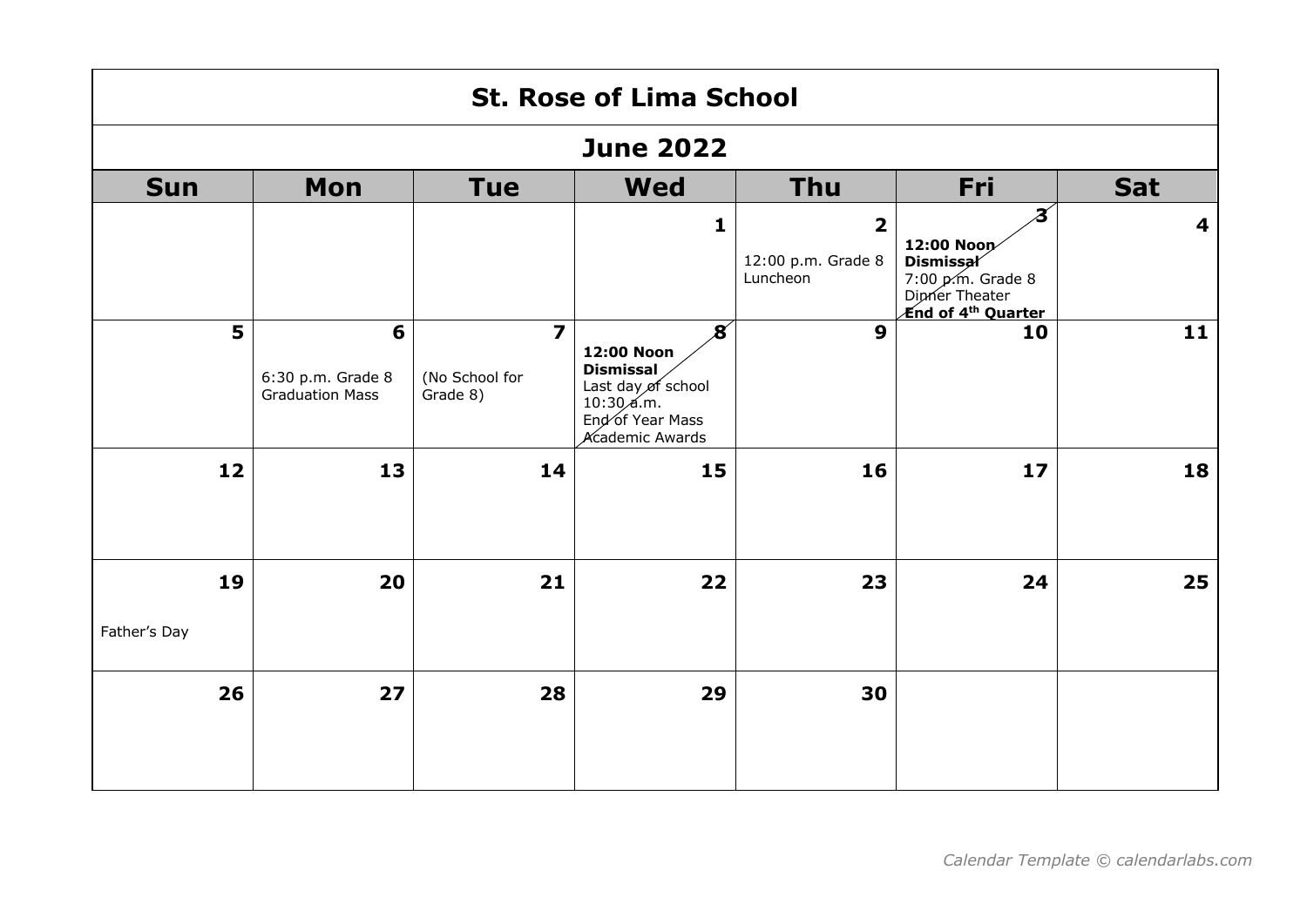| <b>Logo</b> | <b>School Name</b>                          |     |                 |                         |              |                         |  |  |  |
|-------------|---------------------------------------------|-----|-----------------|-------------------------|--------------|-------------------------|--|--|--|
|             | <b>July 2022</b>                            |     |                 |                         |              |                         |  |  |  |
| <b>Sun</b>  | Mon                                         | Tue | <b>Wed</b>      | Thu                     | Fri          | Sat                     |  |  |  |
|             |                                             |     |                 |                         | $\mathbf{1}$ | $\overline{\mathbf{2}}$ |  |  |  |
|             |                                             |     |                 |                         |              |                         |  |  |  |
| 3           | $\overline{\mathbf{4}}$<br>Independence Day | 5   | $6\phantom{1}6$ | $\overline{\mathbf{z}}$ | 8            | $\boldsymbol{9}$        |  |  |  |
|             |                                             |     |                 |                         |              |                         |  |  |  |
| 10          | $\mathbf{11}$                               | 12  | 13              | 14                      | 15           | 16                      |  |  |  |
|             |                                             |     |                 |                         |              |                         |  |  |  |
| $17$        | 18                                          | 19  | 20              | $21$                    | 22           | 23                      |  |  |  |
| 24          | 25                                          | 26  | 27              | 28                      | 29           | 30                      |  |  |  |
|             |                                             |     |                 |                         |              |                         |  |  |  |
| 31          |                                             |     |                 |                         |              |                         |  |  |  |
|             |                                             |     |                 |                         |              |                         |  |  |  |